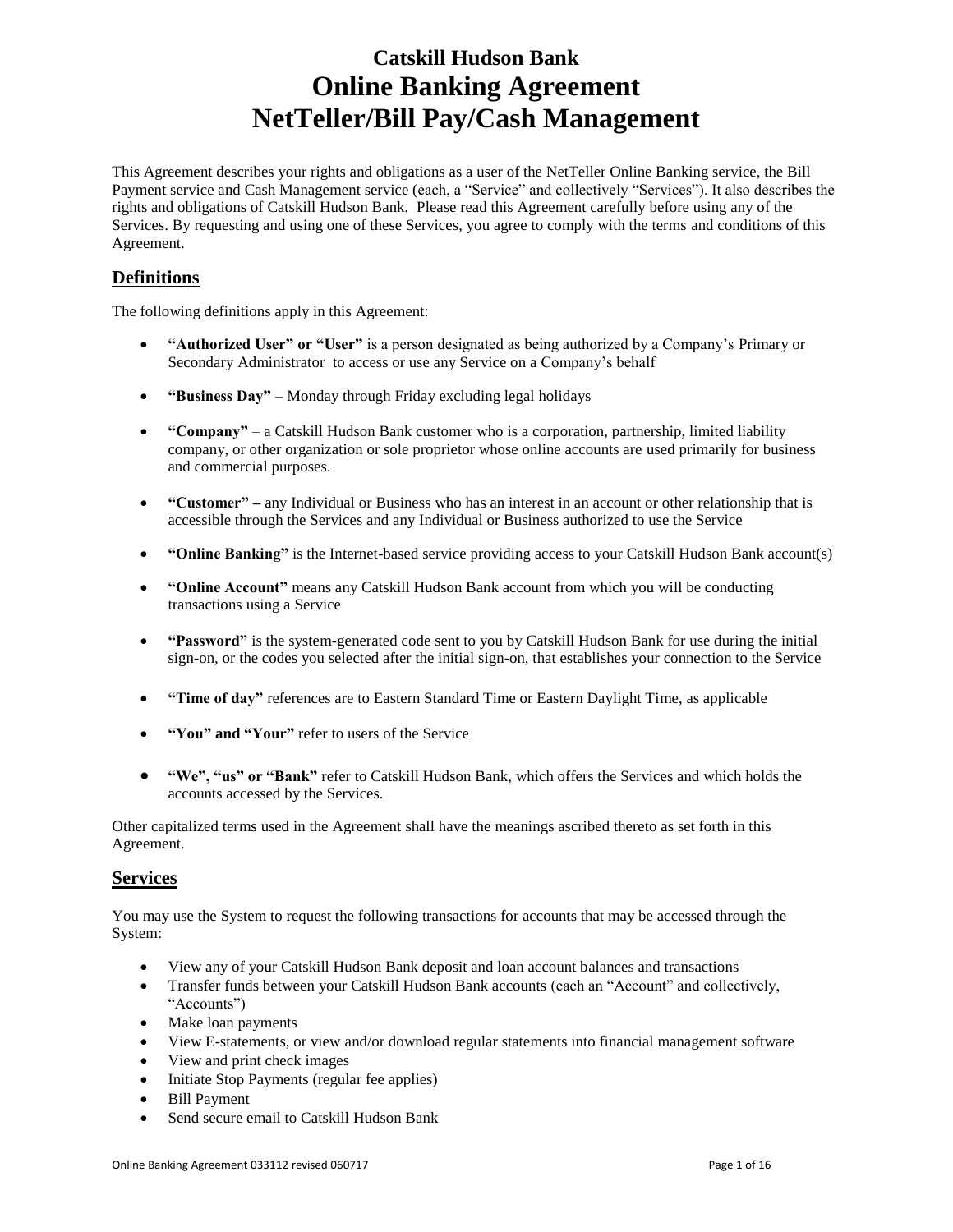Originate ACH debit and/or credit transactions (for BUSINESS Customers ONLY with separate application, Bank approval and disclosure)

# **Use of Service/Limited Sublicense**

The Services to be provided by the Bank to the Customer consist of access to a secured system (the "System") that permits the Customer to obtain Services by means of a computer or other Internet-enabled device. The Bank's Online Banking Provider is the sole owner and licensor of the Services and has granted the Bank the right to sublicense Services to its customers. Bank hereby grants to the Customer a sublicense for use of the System on a computer or other Internet-enabled device(s), subject to the terms and conditions set forth in this Agreement. Customer agrees that the Services and Services documentation are valuable, confidential, and proprietary property of the Bank and/or its Online Banking Provider and agrees not to transfer, distribute, copy, reverse, compile, modify or alter the Services or the Services documentation or any part thereof.

# **Access to Services**

Catskill Hudson Bank will provide instructions on how to use the NetTeller Online Banking service, Bill Payment service or Cash Management service. You may access the Services from our web site located at [www.chbny.com.](http://www.chbny.com/) You will gain access to your Online Accounts through the use of your computer or other Internet-enabled device, your internet service provider, your NetTeller Login ID and Password and, in addition, for Business Customers, the Cash Management User ID and Password. For security purposes, you are required to change your password(s) upon your initial log-in to any Service. In the event that Business Customer elects to use the Single Sign On feature, only a designated Single Sign On ID and Password will be required after the initial log-in and password changes.

# **Cash Management User ID's – (Business Customers ONLY)**

The Bank will issue a Catskill Hudson Bank NetTeller Cash Management USER ID and Password to the Company's Primary Administrator (i.e. the person appointed by the Company and designated on the NetTeller Cash Management Enrollment form as Administrator for all Services).

Your Primary Administrator may designate one or more Secondary Administrators. Your Primary Administrator and any Secondary Administrator may designate one or more Authorized Users, establish transaction and authority limits for each User, edit User authority, unlock blocked Users, and delete Users. You accept as your sole responsibility the designation of any Secondary Administrator by your Primary Administrator and any Authorized User by your Primary Administrator or any Secondary Administrator. You understand that your Primary Administrator and any Secondary Administrator will control, and you authorize your Primary Administrator and any Secondary Administrator to control, access and use by Authorized Users of the Services. *Your Primary Administrator and any Secondary Administrator can add, change or terminate your Authorized Users from time to time in their sole and absolute discretion.* The User's ID and Password identify the User as an individual who is authorized to conduct transactions within the Company's account and validate the directions given.

You will require your Primary Administrator, any Secondary Administrator(s) and all Authorized Users to comply with all provisions of this Agreement and all other applicable agreements, and you represent and warrant that they will do so. You acknowledge and agree that you are fully responsible for the failure of your Primary Administrator, any Secondary Administrator or any Authorized User to so comply. You are primarily responsible for (i) any bill payment or transfer made, (ii) any other Services utilized or transaction entered into or completed, and (iii) any charges incurred by your Primary Administrator, any Secondary Administrator and any Authorized User, even if your authorization is exceeded or violated by such person.

Whenever any Authorized User leaves your employ or you otherwise revoke the authority of any Authorized User to access or use the Services, you must notify your Primary Administrator or any Secondary Administrator immediately and the Primary Administrator or Secondary Administrator, as applicable, is solely responsible for deactivating such Authorized User's Cash Management User ID. You remain fully responsible for all use of the Cash Management User ID and the Services by any such Authorized User.

Whenever any Secondary Administrator leaves your employ or you otherwise revoke the authority of any Secondary Administrator to access or use the Services, you must notify your Primary Administrator immediately and the Primary Administrator is solely responsible for deactivating such Secondary Administrator's Cash Management User ID. You remain fully responsible for all use of the Cash Management User ID and the Services by any such Secondary Administrator.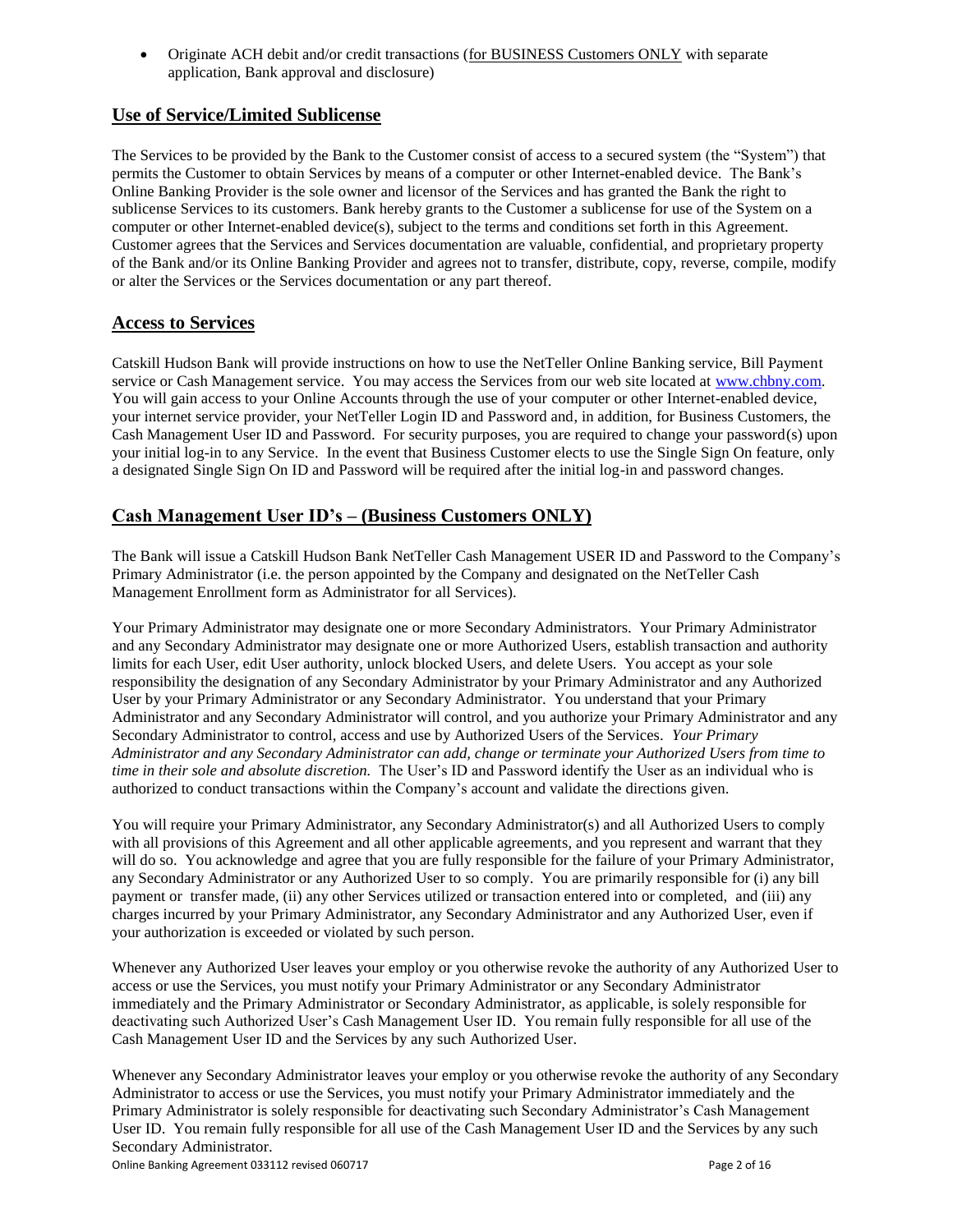Whenever your Primary Administrator leaves your employ or you otherwise revoke your Primary Administrator's authority to access or use the Services, you must notify us immediately. You remain fully responsible for all use of the Services by the Primary Administrator occurring before you notify us and we have had a reasonable opportunity to act upon your notice.

### **Use of Your Security Password; Authorization**

Your Password for the Service is a security method by which we are helping you to maintain the security of your account. You accept responsibility for the confidentiality and security of your Password. You agree that we are authorized to act on instructions received under your Password. You will be denied access to the Service if you do not enter the correct Password or other requested information.

### **Separation of Duties (Cash Management Business Customers)**

The System provides you the ability to require that an approval of certain Services take place before they can be processed. In order to increase your internal security, we recommend that the Company's Primary Administrator assign dual control to initiate transactions such as Funds Transfers and ACH Originations whenever possible.

#### **Commonly Controlled Entities (Cash Management Business Customers)**

You represent and warrant that each of the entities listed on Addendum A is under common ownership and/or control with you (each, a "Commonly Controlled Entity"), and each Commonly Controlled Entity has signed an Online Banking Agreement. You consent to being listed as a commonly owned/controlled entity on Addendum A to the Online Banking Agreements signed by each Commonly Controlled Entity. You acknowledge and agree that, by including an entity on Addendum A as a Commonly Controlled Entity, and by agreeing to be included on Addendum A to the Online Banking Agreements of the Commonly Controlled Entities, (i) your Accounts will be accessible to the Commonly Controlled Entities and you will have access to the Accounts of the Commonly Controlled Entities, and (ii) your (and your Commonly Controlled Entities') Primary Administrator, Secondary Administrators and Authorized Users will be able to transfer funds among the Accounts of the Commonly Controlled Entities, and (iii) all checks issued to payees thru the Bill Pay function for any of the Commonly Controlled Entities will have the name of the entity in which the NetTeller/Cash Management account has been established printed on the checks. You agree to designate as your Primary Administrator the same individual designated as such by each Commonly Controlled Entity (which individual shall be an officer of you and of each Commonly Controlled Entity), and you agree that such Primary Administrator will only designate Authorized Users who are officers or employees of you and of each Commonly Controlled Entity. You agree to defend, indemnify and hold us harmless from and against any and all actions, losses, liabilities, claims, damages or expenses (including, without limitation, attorneys' fees, court costs and expenses) arising from or related to (i) your designation of an entity as a Commonly Controlled Entity, (ii) a Commonly Controlled Entity's designation of you as commonly owned/controlled with it, or (iii) the transfer of funds from an Account maintained by you to an Account maintained by a Commonly Controlled Entity, or vice versa. You and all Commonly Controlled Entities shall be jointly and severally liable for this indemnity obligation.

### **Equipment/Computer Requirements**

You are responsible for obtaining, installing, maintaining and operating all computer hardware, software and Internet access services necessary for using the Services. Your computer or Internet access device must, at a minimum, have a browser with capabilities to support a minimum of 128-bit encryption. Supported browsers are the current and prior major releases of Microsoft Internet Explorer (IE) and Firefox, and current release of Safari and Google Chrome. Each time a new version is released, support will cease on the third-oldest major version. We are not responsible for any losses, damages, injuries, errors or failures caused by any malfunction of your computer or other device or any virus or other problems that may be associated with access to or use of the Services or your computer or other device. We also are not responsible for any losses or delays in transmission of information you provide to us or otherwise arising out of or incurred in connection with the use of any Internet or other service provider providing your connection to the Internet or any browser software.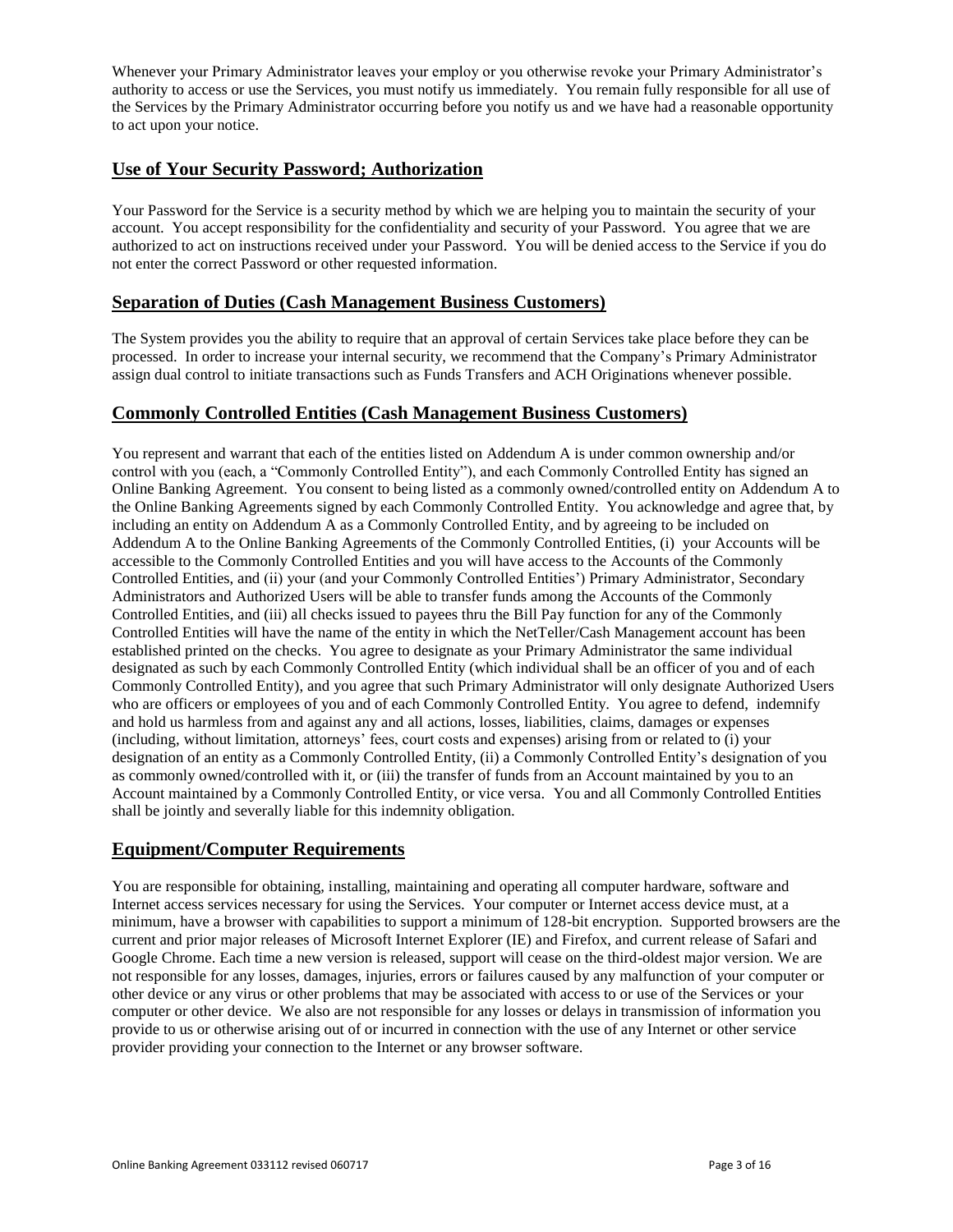# **Security Recommendations**

The upward trend of more and more customers using online channels for banking and financial services has expanded the opportunities for criminals and cyber-crime. Cyber criminals using malware, keystroke loggers and/or Trojan viruses have the ability to capture customer information such as Login credentials and Multi-Factor Authentication challenge questions/answers and can highjack the user's computer using their IP address so that the criminal will appear to be the end-user. Some of the most common approaches for criminals to compromise end user data is to take advantage of end users signing on to unsecured networks, not having up to date virus protection and security patches, visiting compromised web sites or opening attachments with embedded malware or Trojan software. Due to the sophisticated nature of this crime, there is not on single solution for online security. The best approach is a multi-layered approach.

In addition to the information mentioned in the **Use of Your Security Password; Authorization** section:

We require an alpha-numeric password that is 8-10 characters in length. We recommend that you create a password that utilizes both upper and lower case alpha characters. While it may seem like an inconvenience to change your password, this is an essential piece of the multi–layered security approach. We require you to change your password from time to time and do not allow you to use one of your previous four (4) passwords. Your password should not be associated with any commonly known or easily accessible personal identification, such as social security numbers, address, date of birth, names of children, and should be memorized rather than written down.

As an enhanced online security feature, the System utilizes the RSA Multi-Factor Authentication Solution. RSA Authentication provides you added safety by helping ensure that only you can access your bank account. RSA Authentication remembers which computer(s) you normally use, preventing potential fraudsters from logging into your account even if they somehow obtain your login information. When the computer you are using to access the System is not recognized, you must verify your identity by responding correctly to the Challenge Questions that you established during the User enrollment process before you can proceed to access the System.

We recommend that Cash Management Administrators establish a series of valid days of the week and/or time limitations for each User within the User settings. If a User attempts to log in and the day or time does not match what is enabled, they will receive a message indicating that they cannot login.

Catskill Hudson Bank recommends use of a stand-alone computer to perform Cash Management activities ensuring that the computer is hardened, is not used for web-surfing or email, and that anti-virus software and security patches are installed and kept current.

Catskill Hudson Bank is not responsible for any electronic virus or viruses that you may encounter. We suggest that you routinely scan your PC using a continually updated virus protection product that also scans Internet and e-mail files. An undetected virus may corrupt and destroy programs, files and your hardware, and may even affect portions of the software used for Catskill Hudson Bank's online banking.

### **Banking Transactions with Online Banking**

Customer authorizes the Bank to take on the Customer's behalf any action necessary to complete any transaction initiated through the Services. This authority includes, without limitation, the withdrawal of funds from any of Customer's Accounts or obtaining of a loan under any of Customer's loan Accounts (if approved by the Bank), both of which are effective as though Customer had signed a check or withdrawal form to make the withdrawal or signed a direct loan check to obtain the loan.

New services may be introduced for Online Banking from time to time. Catskill Hudson Bank will notify you of the existence of these new services. By using these services when they become available, you agree to be bound by the rules governing the use of such services, which will be made available to you concerning these services.

# **Balance Reporting**

Catskill Hudson Bank shall provide prior day and the current memo posted balance and transaction information on your Accounts. Catskill Hudson Bank shall not be responsible for the accuracy and timeliness of the delivery of any information furnished to the Bank by other reporting banks.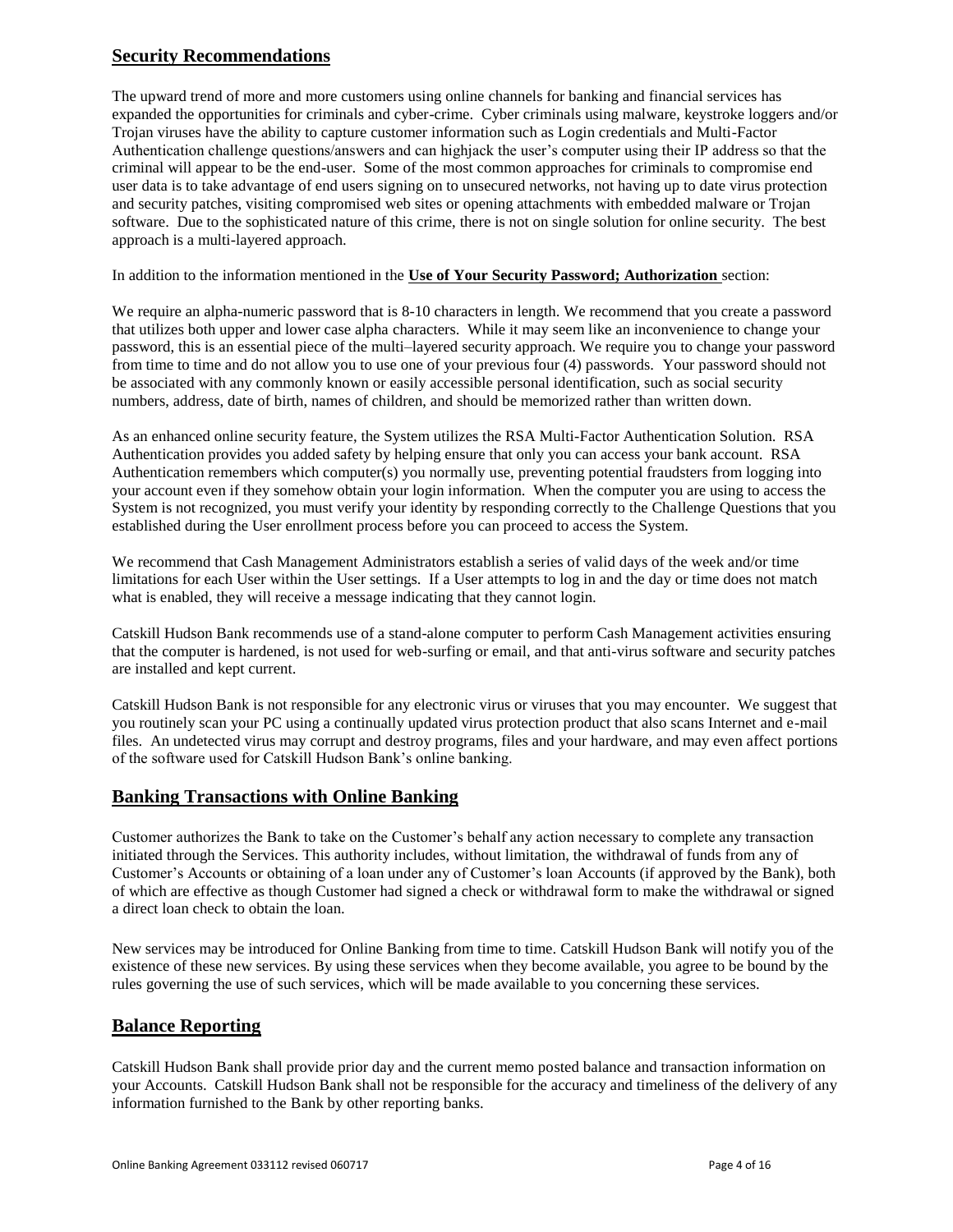# **Funds Transfer Service**

You may use the funds transfer service to schedule the transfer of funds between your Catskill Hudson Bank checking and savings Accounts with us. You may not use this Service to obtain an advance or to transfer funds from any Online Account that is a Commercial Loan Account. The Service allows you to make funds transfers in the following ways:

- An immediate transfer is a single transfer of funds to be made as soon as possible after you request the transfer.
- A future dated transfer is a single transfer of funds to be made on a date you specify.
- A recurring transfer is one of a series of transfers of a fixed amount of funds on a regular periodic basis.

If you make a deposit to any of your Online Accounts by transferring funds using this Service before 6:00 p.m., Eastern Time, on any Business Day that we are open, we will consider that day to be the day we receive your deposit, unless we tell you otherwise. If you make a deposit to any of your Online Accounts by transferring funds using the Services after 6:00 p.m., Eastern Time, on any Business Day or on any day that is not a Business Day (Saturday, Sunday, Holiday), we will consider your deposit to be received by us on the next Business Day we are open.

You are responsible for the input and verification of all information entered into your Online Banking Account. Catskill Hudson Bank shall have no responsibility to determine the accuracy of such information.

Catskill Hudson Bank may, in its sole discretion, reject any transfer request if there are insufficient Available Balances in your authorized Account(s); or the transfer request (1) is not authenticated to Catskill Hudson Bank's satisfaction or Catskill Hudson Bank believes, in good faith, may not be authorized by you; (2) contains incorrect, incomplete or ambiguous information; or (3) involves funds subject to a lien, hold, dispute or legal process which prevents their withdrawal or transfer. Catskill Hudson Bank shall incur no liability for any loss to you or to any third person occasioned by Catskill Hudson Bank's refusal to make such transfer.

# **Transfer Limitations**

Because federal regulations require us to limit the number of preauthorized, automatic or telephone transfers (including transfers made with this Service) on certain types of deposit accounts, the following limitations apply in accordance with the agreement that governs an Account:

- o Statement Savings Account You can make no more than six (6) transfers per statement cycle by preauthorized or automatic transfer by telephone or Online Banking. A fee may apply if you exceed this limitation.
- $\circ$  Money Market Account You can make no more than six (6) transfers per statement cycle by preauthorized or automatic transfer by telephone or Online Banking and no more than three of these may be by check, draft or debit card. A fee may apply if you exceed this limitation.

In accordance with federal law, if you have more than the allowable preauthorized transfers or preauthorized checks or drafts (for money market accounts) in any one period, your Account may be subject to closure by us and the funds placed in another Account that you are eligible to maintain or we may take away the transfer and draft capabilities of the Account.

# **Bill Payment Service**

The Bill Payment Service is provided by Jack Henry & Associates ("JHA"). The Bill Payment Service permits you to use your Internet-enable device to direct payments from your designated online Bill Pay Account to third parties you wish to pay. Your Bill Pay Account must be a checking account. You may designate multiple Bill Pay Accounts. Through the Bill Payment Service, you can pay bills from your Bill Pay Account to businesses or individuals. While Catskill Hudson Bank coordinates the Bill Payment Service with JHA, JHA performs all functions in connection with the Bill Payment Service. By using the Bill Payment Service, you acknowledge and agree that JHA is solely responsible for administration of the Bill Payment Service and waive all claims against the Bank arising out of your use of such Service.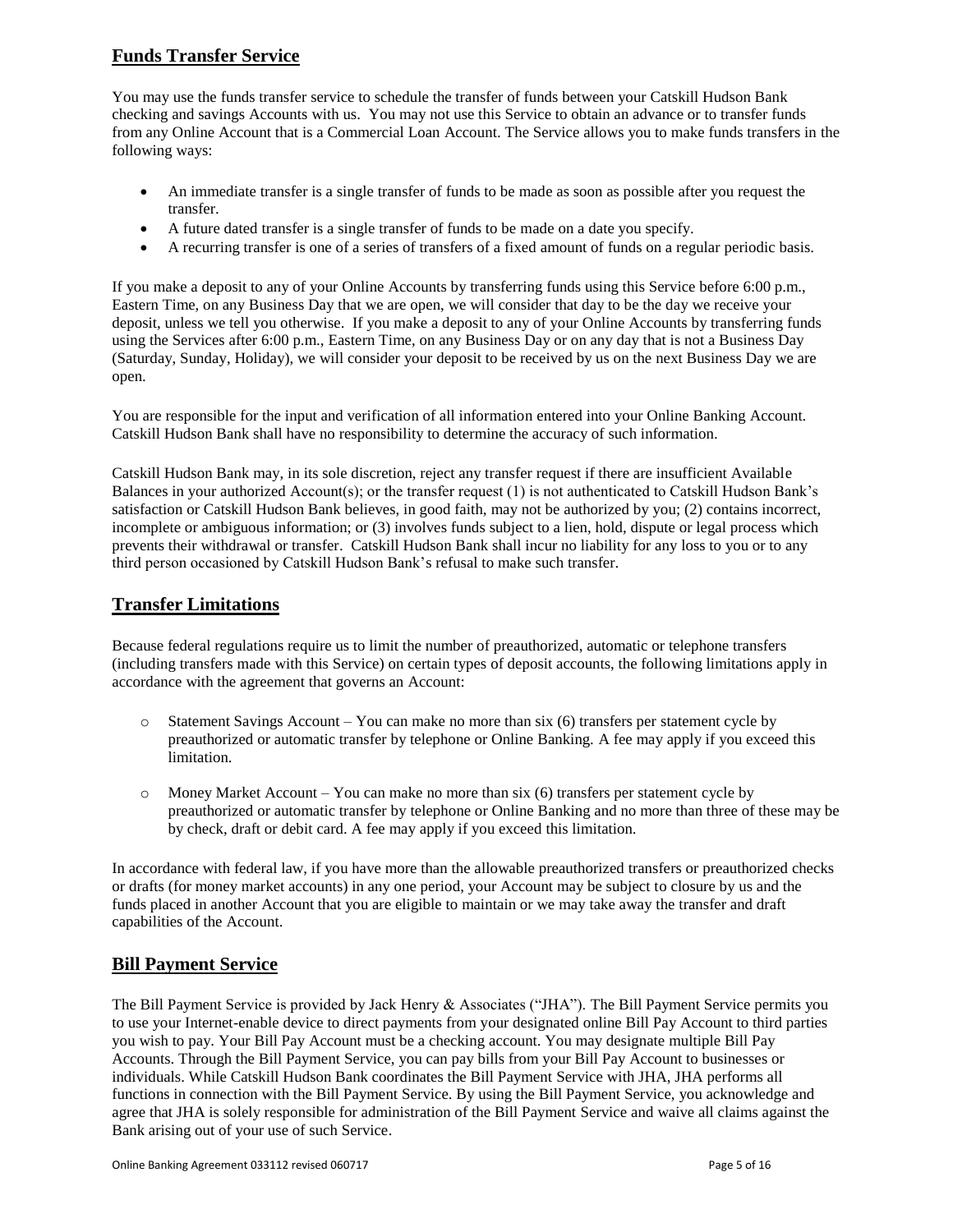All payments you make will be deducted from the Account that you designated for that payment. Any payments you wish to make through this Service must be payable in U.S. dollars to a payee located in the continental United States. JHA reserves the right to restrict types of payees to whom payments may be made using the Service from time to time. You should not use the Bill Payment Service to make payments to settle securities purchases, payments to interest bearing accounts, tax payments, or court ordered payments. Payments for these payees will be your sole responsibility if delayed or improperly processed or credited.

Funds must be available in your Bill Pay Account on the scheduled payment date. If the date you schedule a payment to be initiated falls on a non-business day (Saturday, Sunday or holiday), funds must be available in your Bill Pay Account the previous business day (e.g., Friday). Funds are withdrawn from your Bill Pay Account immediately when the payment is sent electronically. Payments sent by check will be deducted from your Account when the check is presented for payment by the payee. You may choose to schedule payments to recur in the same amount at regular weekly, bi-weekly, monthly, semi-monthly, quarterly, annual or semi-annual intervals (a "recurring payment"). If a recurring payment is chosen, the bill will be paid automatically each billing period. If the payment is not a recurring payment, it will be a "one-time payment". One-time payments are not made until you enter the amount of the current bill and the date of payment. You may also change or skip payments that are recurring payments. However, you must allow at least three (3) business days after we receive any change to information you have given us about a payee for JHA to reflect the change in its records.

When you create a new payee in the Bill Payment Service, it has a temporary status until JHA has had sufficient time to set up the account, and, for your business payees, to verify information about your Account. You should schedule a payment to a new payee at least ten (10) business days before any payment due date, to allow JHA time to set up the payee and verify information about your Account with the payee.

For all subsequent payments, you should allow for a reasonable time period, generally at least 3 to 4 business days for electronic payments and 5-7 business days for check payments between the date you schedule a payment to be initiated and the payment due date (that is, the due date shown on your invoice or provided in your agreement with the payee, not taking into account any applicable grace period). If you do not, you will be fully responsible for all late fees, finance charges or other action taken by the payee.

Catskill Hudson Bank does not have any duty to monitor the payments that are made through the Bill Payment Service. JHA and Catskill Hudson Bank are only responsible for exercising ordinary care in processing and sending payments upon your authorization in accordance with this Agreement. JHA and Catskill Hudson Bank will not be liable in any way for damages you incur if you do not have sufficient funds in your Bill Pay Account to make the payment on the processing date, for delays in mail delivery, for changes to the payee's address or account number unless you have advised us of the change sufficiently in advance, for the failure of any payee to correctly account for or credit the payment in a timely manner, or for any other circumstances beyond the reasonable control of JHA or Catskill Hudson Bank.

Payments made through the Bill Payment Service are processed at 3:00 a.m. EST and 1:00 p.m. EST. Payments scheduled before 1:00 p.m. EST are considered effective on that business day. Otherwise, it will be considered received on the following business day. For all entries made using the Service, the time recorded by the Online Banking Service controls.

If your Bill Pay Account does not have sufficient funds to make a payment as of the date the transfer or payment is attempted or scheduled to be made, the transfer or payment will be attempted until the funds are made available. For recurring payments, the payment will be attempted until the date of the next scheduled payment. In all cases, you are solely responsible for either making alternate arrangements for the payment or rescheduling the payment through the Service.

You can modify or delete bill payments, but modifications or deletions must be made before the payment is processed. No modifications or deletions can be made after the payment has been processed. You may request a stop payment of a check payment. See the Stop Payment Orders section of this Agreement for more information. **You cannot request stop payment of an electronic payment.**

# **ACH Origination Entries (Cash Management – Business Customers ONLY)**

Subject to application and approval by the Bank, you can use this Service to initiate ACH debits and credits to consumer and commercial US bank accounts. You authorize us to process, transmit, receive and settle for entries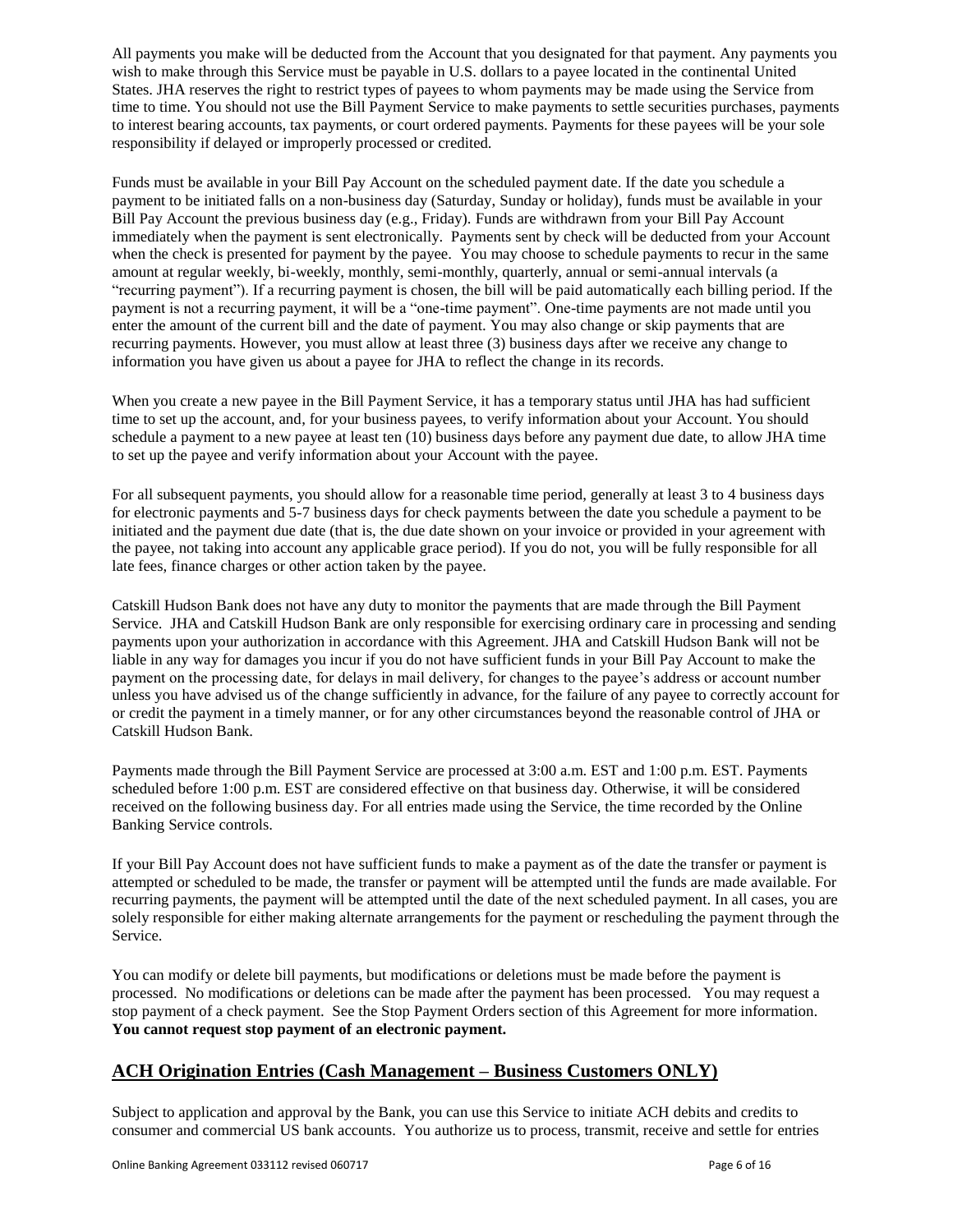through Automated Clearing House (ACH) and to credit or debit Entries to an Online Account, except if your Online account is a Passbook Savings, Certificate of Deposit or Commercial Loan Account.

If you elect to use this Service, you must enter into a separate ACH Agreement with us. You acknowledge and agree that this Service is also governed by our ACH Agreement and that if any provision of the ACH Agreement is inconsistent with or otherwise conflicts with this Agreement, the provisions of the ACH Agreement will govern and apply to this Service. If your ACH Agreement is terminated for any reason, we may, in our sole discretion and without notice to you, terminate your use of this Service.

### **Stop Payment Orders**

You can use this Service to initiate a stop payment request online for any check drawn against any of your Online Accounts. Each time you initiate a stop payment request, you warrant that the information describing the check, including the check date, the exact amount, the check number, and payee are correct. You agree that we will not be responsible for stopping payment unless we receive your stop payment request within a reasonable time for us to act on it. You understand that your stop payment request is conditional and subject to verification by us that the check has not already been paid or that some other action to pay the check has not been taken by you. Your stop will be removed from the system after 14 days if you do not mail or fax the signed confirmation page to us at the address or fax number listed on the confirmation page that you print.

A stop payment request against a check is effective only against the check that is identified as described above. A written request will be valid for 6 months, unless you renew your request in writing before the expiration of this time period. Otherwise, if you do not timely renew your request in writing and the check is presented to us for payment following the expiration of this time period, we may pay the check without any liability to you. We will charge you a separate fee for each stop payment request you make using this Service. The amount of this fee is disclosed in our Other Account Fees schedule.

If you make a stop payment request using this Service after 6:00 p.m., Eastern Time, on any Business Day or any day that is not a Business Day, we will consider your request to be received by us on the next Business Day we are open.

# **Online Banking Alerts**

When you activate an alert, you agree to the following:

- Online Banking Alerts allow you to create a variety of automated alert messages for your online banking accounts.
- Each alert has different options available, and you will be asked to select from these options upon activation of your alert services.
- Electronic alerts will be sent to the email address you have provided as your primary email address for Online Banking. If you change your email address you are responsible for informing us of the change.
- You understand and agree that your alerts may be delayed or prevented by a variety of factors. We neither guaranty nor warrant the delivery nor the accuracy of the contents of any alert. You also agree that we shall not be liable for any delays, failure to deliver, or misdirected delivery of any alert; for any errors in the content of an alert; or for any actions taken or not taken by you or any third party in reliance of an alert.

# **Electronic Mail**

If you send Catskill Hudson Bank an electronic mail message, Catskill Hudson Bank will deem it received on the following business day. Catskill Hudson Bank will have a reasonable time to act on your e-mail.

You should **not** rely on electronic mail if you need to communicate with Catskill Hudson Bank immediately – for example, if you need to report an unauthorized transaction from one of your Accounts or if you need to stop a payment that is scheduled to occur.

You agree that Catskill Hudson Bank may respond to you by electronic mail with regard to any matter related to a Service, including responding to any claim of unauthorized electronic funds transfer that you make. Any such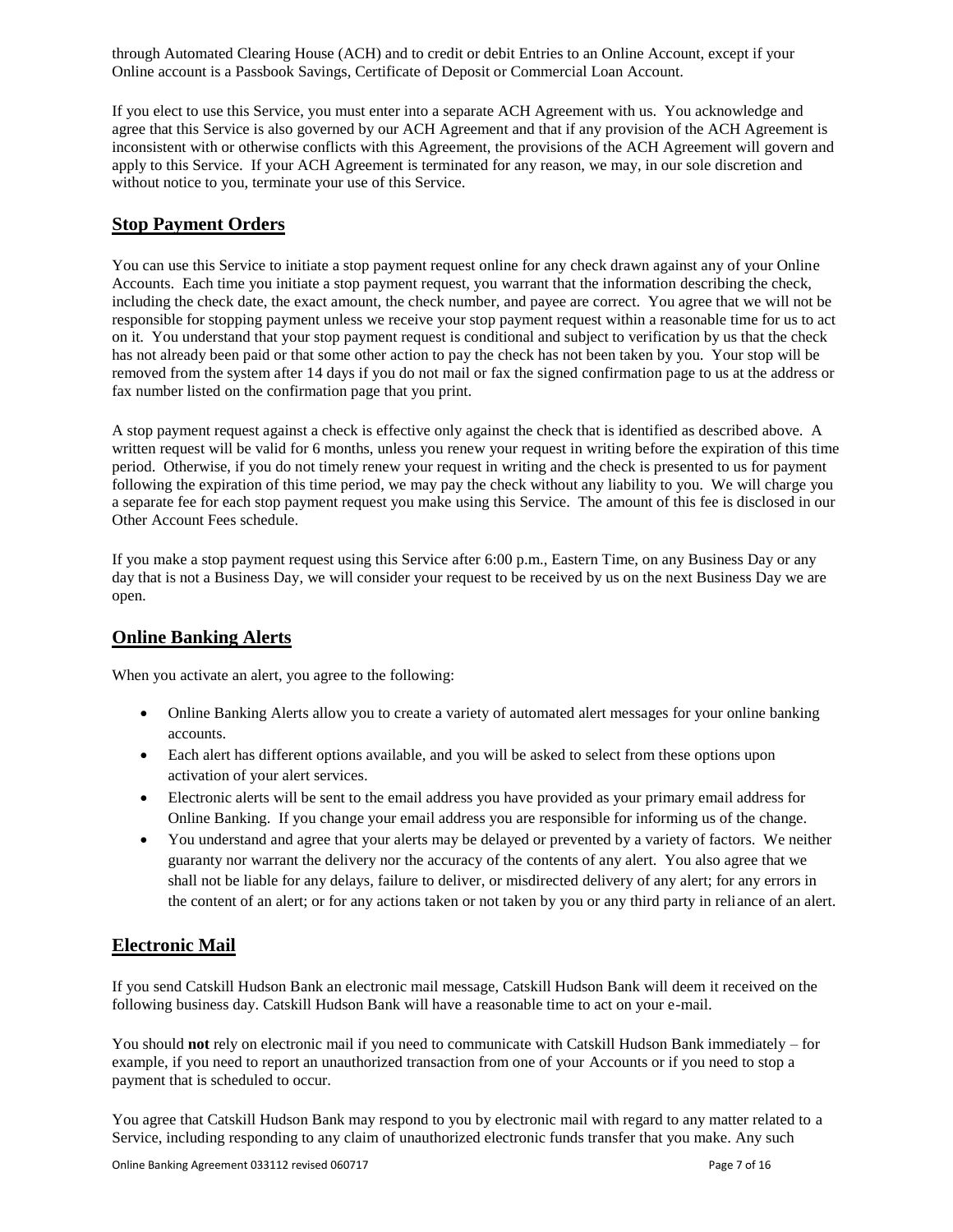electronic mail sent to you by Catskill Hudson Bank is deemed received within three (3) days of the date sent by Catskill Hudson Bank, regardless of whether or not you sign on to use the Service within that time frame.

# **Statements**

You will continue to receive your regular account statement either monthly or quarterly, depending on the type of Account. We would encourage you to enroll in our convenient E-Statement service.

# **Compliance**

You and we agree that all bill payments, transfers and other Services will be subject to and will comply with applicable law, including without limitation, any applicable federal and state laws, codes, rules and regulations, such as the Internal Revenue Code and the operating circulars of the Federal Reserve System (collectively, "Applicable Law"), and the operating rules of networks, associations and systems, such as the rules of the National Automated Clearing House Association and any regional ACH (collectively, "Applicable Rules") that we may use from time to time to provide the Services, and any Office of Foreign Assets Control (OFAC) requirements, each as amended from time to time. You acknowledge that no bill payments, transfers or other Services will be initiated that violate any Applicable Laws, Applicable Rules, or requirement.

You understand that information regarding OFAC requirements can be obtained by calling the OFAC Compliance Hotline, toll free, at 1-800-540-OFAC. You also understand that failure to comply with applicable operating rules of networks, associations and systems could result in liability for fines and other penalties assessed against us pursuant to those rules, which you agree to pay directly or to reimburse us promptly upon demand.

OFAC is a division of the United States Treasury Department and is mandated to implement and enforce economic sanctions imposed by the U.S. Government against hostile foreign countries, their nationals, or other "specially designated" individuals or entities. These sanctions restrict banks and other businesses from doing business with those designated countries and entities.

# **Other Agreements**

In addition to this Agreement, you and Catskill Hudson Bank agree to be bound by and comply with the requirements of the agreements applicable to each of your Online Accounts. Your use of the Online Banking Service, the Bill Payment Service or Cash Management Service is your acknowledgment that you have received and read these agreements and are bound by them. You should review other disclosures received by you when you open your Accounts at Catskill Hudson Bank including the charges that may be imposed for electronic funds transfers or the right to make transfers listed in the fee schedules accompanying those disclosures and the fee schedule at the end of this Agreement. We will automatically deduct any fees related to any Service used by you from your Bill Pay Account each month.

### **Business Days & Hours of Operation**

The Services are available 24 hours a day, seven days a week, except during special maintenance periods. For purposes of transactions, Catskill Hudson Bank's business days are Monday through Friday, excluding holidays. All Online Banking transaction requests received after 6:00 p.m. on business days and all transactions, which are requested on Saturdays, Sundays, or holidays on which Catskill Hudson Bank chooses to remain closed, will be processed on the next business day. Catskill Hudson Bank's business day begins at 8:00 a.m.

### **Joint Accounts**

When your Online Banking service is linked to one or more joint Accounts, we may act on the verbal, written or electronic instructions of any authorized signer on such Account. Joint Accounts using the same Online ID will be identified as one Service. However, we recommend that each authorized signer on joint accounts have their own individual Online ID.

### **Modifications to this Agreement**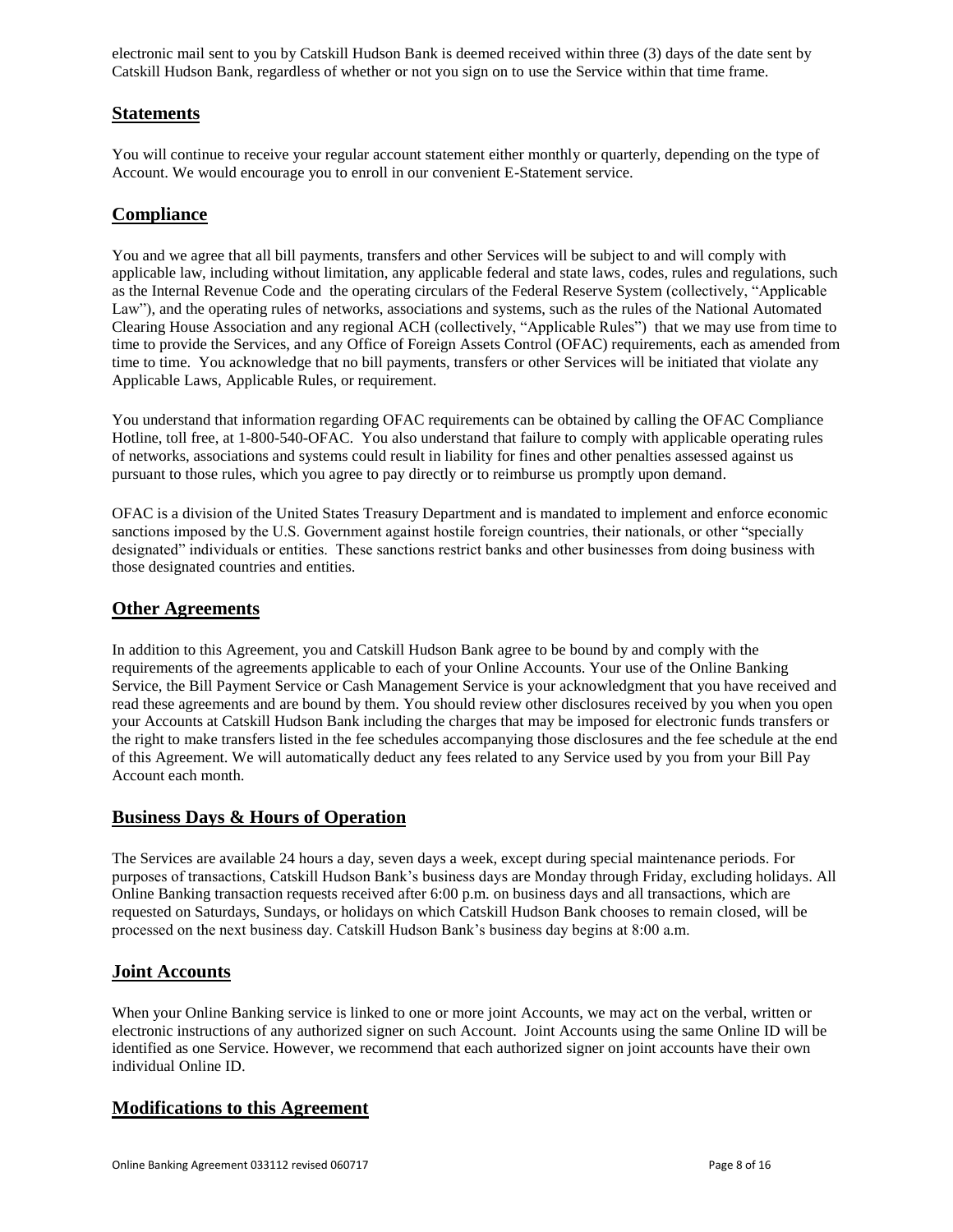#### **Amendment**

Except as otherwise required by Applicable Law or Applicable Rule, the Bank may change the terms of this Agreement (including any applicable Services fees) and any other agreement described herein from time to time and at any time. When changes are made, we may notify the Customer by mail, through internal e-mail and/or by posting the amendment to our web site. We will update the Agreement on our web site on or before the effective date of the change, unless the change must be made before we can update the Agreement in order to maintain adequate security of the System or unless an Applicable Law or Applicable Rule mandates that the change be made at an earlier date. If such a change is made, and it cannot be disclosed without compromising the security of our System, this Agreement will be updated within 30 days after the change. Customer may choose to accept or decline changes by continuing or discontinuing the use of the Services. Customer's continued use of the Services shall constitute Customer's acceptance of the amended Agreement.

# **In Case of Errors or Questions About Your Electronic Transfers**

In case of errors or questions regarding Online Banking or Bill Payment transactions or if you think your statement is wrong or if you need more information about a transfer listed on your statement, call Catskill Hudson Bank at (845) 334-0070 or write to us **as soon as you can** at:

> *Catskill Hudson Bank Operations Department 643 Route 211 East, Suite 3 Middletown, New York 10941*

We must hear from you at the specified telephone number or address no later than 60 days after we sent you the FIRST statement on which the problem or error appeared. We will need:

- Your name and Account number (if any)
- A description of the error or the transfer in question and an explanation concerning why you believe it is an error or need more information.
- The dollar amount of the suspected error and date on which it occurred.

If the report is made orally, you must send the complaint or question to Catskill Hudson Bank in writing within 10 business days.

#### **For CONSUMERS ONLY:**

We will notify you with the results of the investigation within 10 business days after you notified us. If we need more time, however, we may take up to 45 days to investigate a complaint or question. If this occurs, we will credit your account within 10 business days for the amount you think is in error. This will allow you to use the money during the time it takes us to complete our investigation. If your complaint or question is not received by us in writing within 10 business days, we may not credit your account.

If an alleged error involves new Account or an electronic funds transfer outside a state or territory or possession of the United States, the applicable time periods for action by us are 20 business days (instead of 10) and 90 calendar days (instead of 45).

We will inform you of the results of our investigation within 3 business days after completing our investigation. If we determine that no error occurred, we will send you a written explanation or our determination, and any credit to your account with respect thereto shall be reversed. You may request copies of the documents that we used in our investigation.

You agree that Catskill Hudson Bank may respond to you by electronic mail with regard to any claim of unauthorized electronic funds transfer related to the Service. Any such electronic mail sent to you by Catskill Hudson Bank shall be considered received within three (3) days of the date sent by Catskill Hudson Bank, regardless of whether or not you sign on to the Service within that time frame.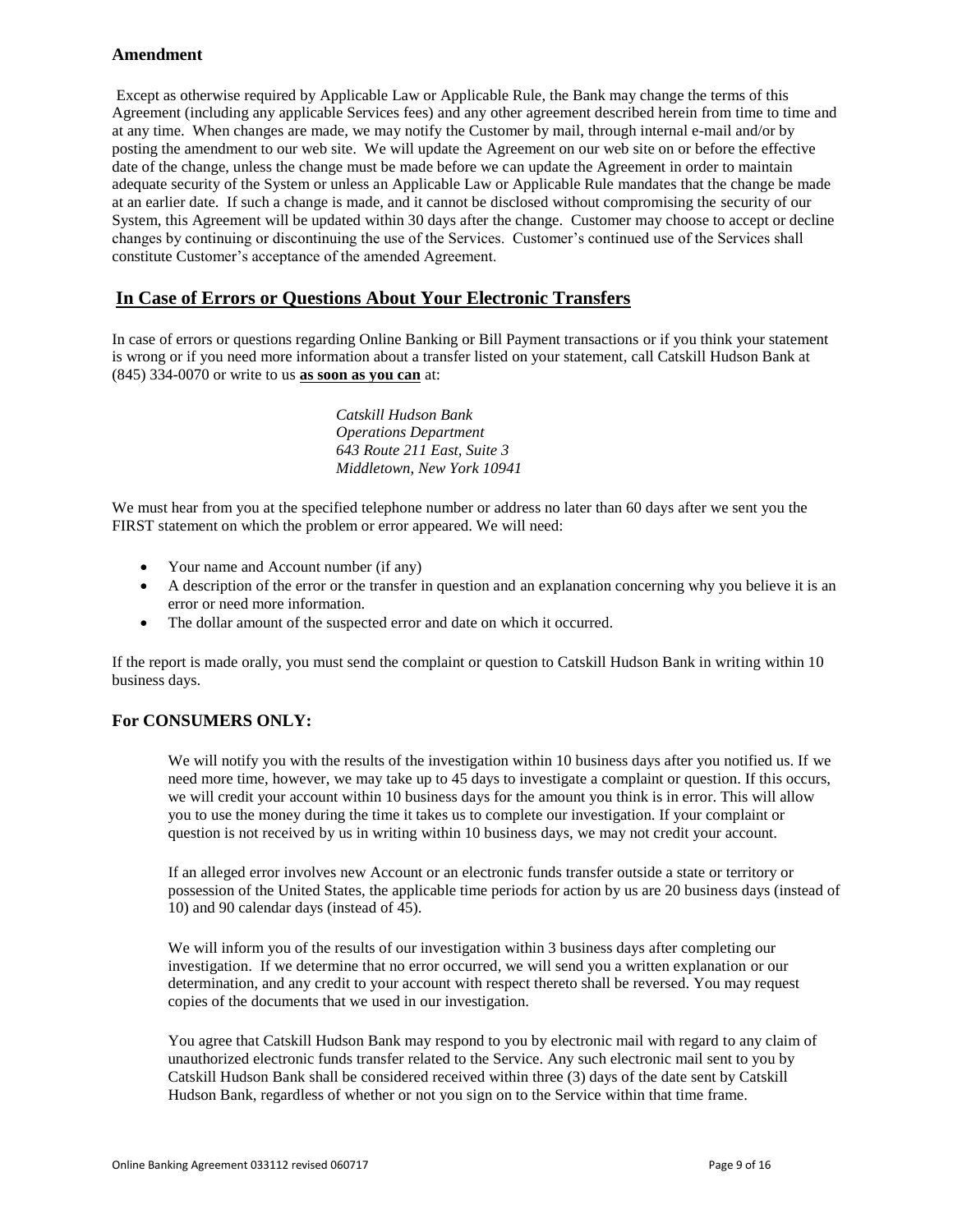# **Your Liability**

If you believe your password has been lost, stolen, used without your authorization, or otherwise compromised, you should immediately log in and change your password and then CONTACT US as soon as possible at (845) 334- 0072. An immediate telephone call to us is the best way to reduce any possible losses. You could lose all the money in your accounts (plus overdraft line of credit, if any).

### **For CONSUMERS ONLY:**

If you tell us within two (2) business days after you learn of the loss, theft, compromise, or unauthorized use of your password to make an electronic fund transfer, you can lose no more than \$50 if someone used your password without your permission. If you do NOT tell us within two (2) business days after you learn of the loss, theft, compromise, or unauthorized use of your password, and we can prove we could have stopped someone from using your password to access your Accounts without your permission if you had told us in time, you could lose as much as \$500.

Also, if your paper statement shows transfers that you did not make, contact us as once. If you do not tell us within 60 days after the statement was mailed to you, you may not get back any money you lost through transactions made after the 60 day time period if we can prove that we could have stopped someone from taking the money if you had told us in time. If a good reason (such as a long trip or hospital stay) kept you from contacting us, we will extend the time periods. If you believe that your password has been lost or stolen or that someone has transferred or may transfer money from your account without your permission, call us at (845) 334-0072, or write us at:

> *Catskill Hudson Bank Operations Department 643 Route 211 East, Suite 3 Middletown, New York 10941*

You should also call the number or write to the address listed above if you believe a transfer has been made using the information from your check without permission.

#### **BUSINESS Customers:**

You acknowledge, represent and warrant that all Company Accounts that can be accessed under a Business NetTeller and /or Cash Management Online Banking account are not accounts established primarily for personal, family or household purposes.

Additional risk is associated with use of NetTeller Online Banking and Cash Management by Business Customers. You will not have the benefit of any consumer law limiting liability for the unauthorized use of your NetTeller Online Banking or Cash Management. You accept and agree to undertake the additional risk and greater measure of liability associated with the use of NetTeller Online Banking or Cash Management. You are liable for transactions you did not authorize if we can prove that we processed the transaction in good faith and in compliance with a commercially reasonable security procedure to which we both agreed, unless otherwise required by Applicable Law. You agree to defend, indemnify and hold us harmless from and against any and all actions, losses, liabilities, claims, damages or expenses (including, without limitation, attorneys' fees and court costs and expenses) arising from or related to the access or use of any such Service.

If you have reason to believe that your Primary Administrator User ID and Password have been lost, stolen or otherwise compromised (or may be compromised) or that a bill payment, funds transfer or other Service has been or may be made with your Primary Administrator User ID and Password without your permission, you must call us at (845) 334-0072 during normal business hours or write us at the address listed above. You should also immediately change your Primary Administrator User ID and Password. You will not be liable for any unauthorized transaction that occurs after we receive your notice and have had a reasonable opportunity to act on it, unless we can prove that your failure to comply with this Agreement or to otherwise exercise ordinary care contributed to the unauthorized bill payment, funds transfer or other Service.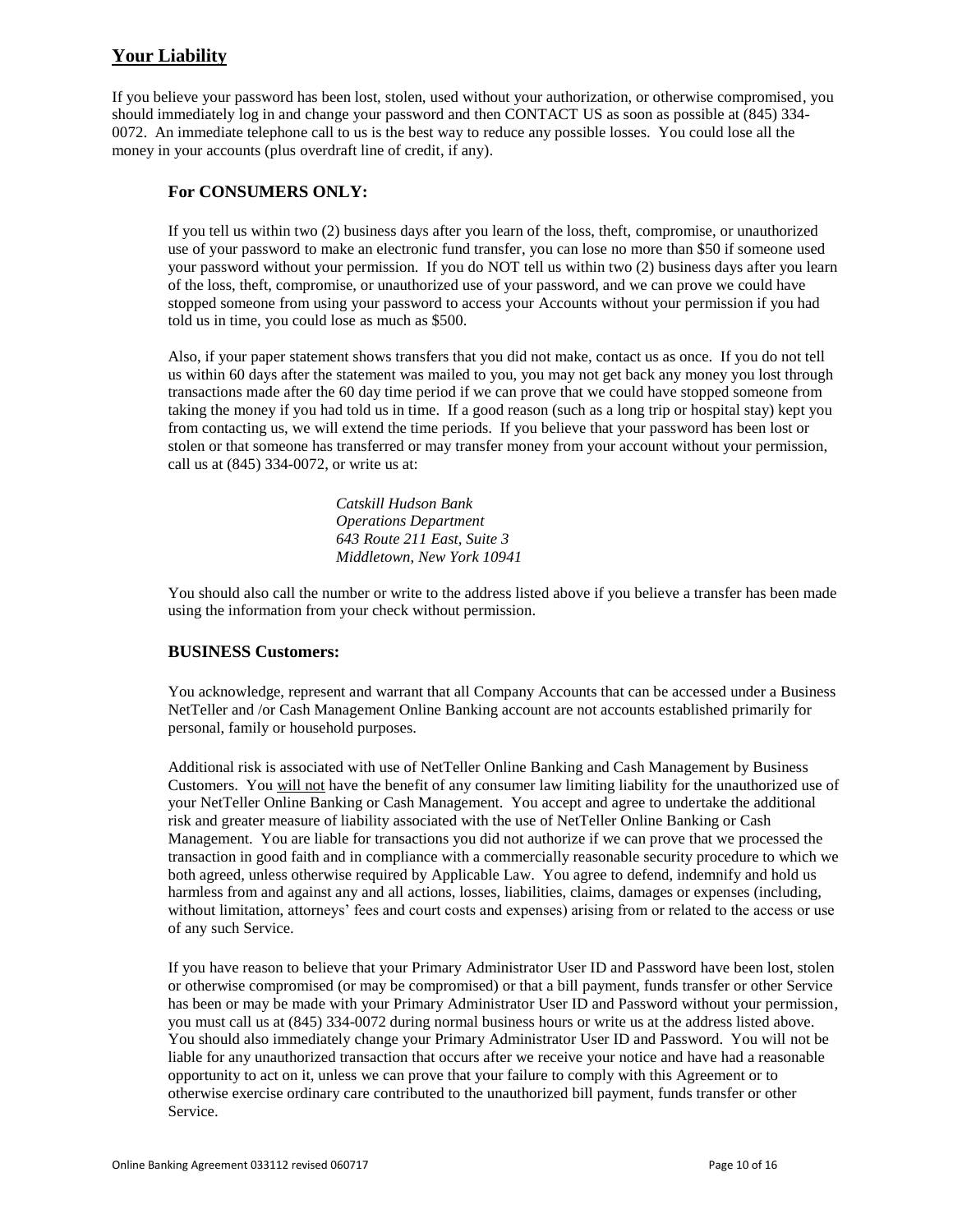If you have reason to believe that any User ID has been lost, stolen or otherwise compromised (or may be compromised) or that a bill payment, funds transfer or other Service has been or may be made with any User ID without your permission, you must contact your Primary Administrator or any Secondary Administrator. Your Primary Administrator or Secondary Administrator, as applicable, must deactivate, and has the sole responsibility for deactivating, any such User ID. In no event will we be liable for any unauthorized transaction that occurs with any User ID (including Secondary Administrator).

# **Our Liability for Failure to Make a Transfer**

If we do not properly complete a transfer to or from your Account on time or in the correct amount according to our Agreement with you, we will be liable for the amount of any actual (but not incidental or consequential) damages incurred by you and resulting directly from such failure. However, we will not be liable in the following instances:

- 1. If through no fault of Catskill Hudson Bank, you do not have enough money in your Account to make the transfer.
- 2. The transaction you request would exceed the funds in your Account plus any available overdraft credit.
- 3. If circumstances beyond our control (such as fire, flood, power outage, equipment or technical failures or breakdown, or the unauthorized actions of a third party) prevent the transfer, despite reasonable precautions that we have taken.
- 4. If there is a hold on your Account, or if access to your Account is blocked, in accordance with banking policy.
- 5. If your funds are subject to legal process or other encumbrance restricting the transfer.
- 6. The failure is due to an equipment breakdown which you knew about when you started the transaction.
- 7. You attempt to complete a transaction using the Service which is not a permissible transaction.
- 8. The transaction would exceed security limitations on the use of the Service.
- 9. If your transfer authorization terminates by operation of Applicable Law.
- 10. Access of your Accounts without your permission.
- 11. You have not properly followed the scheduling instructions on how to make a transfer included in this Agreement.
- 12. If we have received incomplete or inaccurate information from you or a third party involving that Account or transfer.
- 13. Failure by JHA to properly complete a bill payment on time or in the correct amount under the Bill Payment Service.
- 14. If we, in good faith, believe that the transaction instruction was given without the Company's authorization, has not been properly authenticated or is fraudulent or we have other reasonable cause not to honor a transaction for the company or for our protection.
- 15. If you default under this Agreement, the deposit account agreement, a credit agreement, or any other agreement with us, or if we or you terminate this Agreement.

There may be other exceptions stated in this Agreement and in other agreements with you. In no event shall we be liable for damages in excess of your actual loss due to our failure to complete an authorized transfer, and we will not be liable for any incidental or consequential damages, which are hereby waived.

If any of the circumstances listed in subparagraph 3 or 13 above shall occur, we shall assist you with reasonable efforts in taking appropriate corrective action to reprocess the transactions that may not have been completed or to correct incorrect transactions that have been processed.

### **Disclosure of Information to Third Parties**

We will disclose information to third parties about your Account or the transfer you make:

- Where it is necessary to complete transfers or investigate transaction errors and verify transactions; or
- In order to verify the existence and condition of your account for a third party, such as a credit bureau or merchant or payee; or
- In order to comply with court or government agency orders or court, government or administrative agency summonses, subpoenas, orders, examinations and escheat reports or other reporting requirements; or,
- If you give us your written permission; or
- As required or allowed by Applicable Law.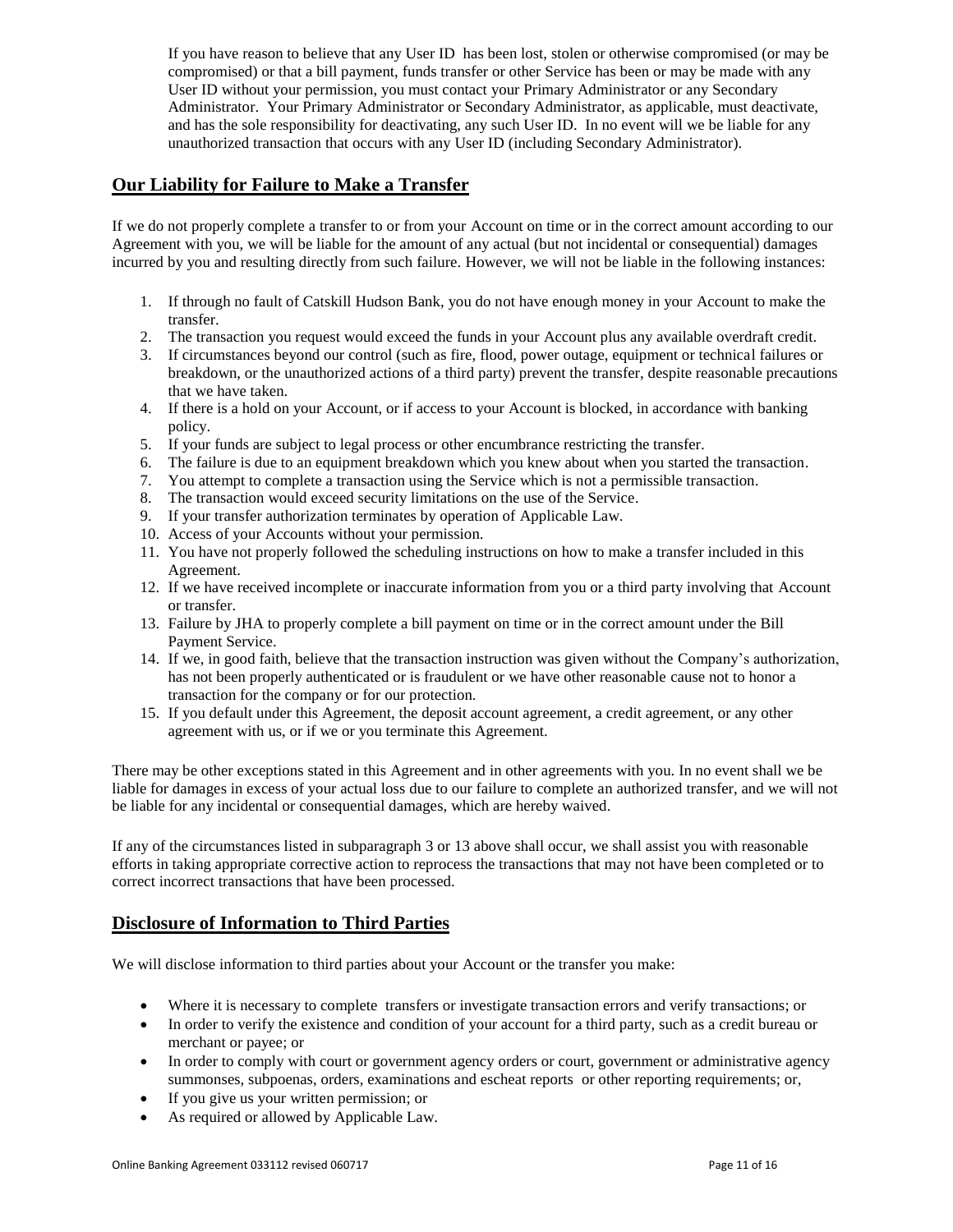More information regarding disclosure of information to third parties is contained in the Catskill Hudson Bank Online Banking Privacy Policy and Catskill Hudson Bank's Notice of Your Privacy Rights, which are urged to read and are incorporated in this Agreement by reference.

### **Notices/Address Changes**

To the extent permitted by Applicable Law, any notice or communication to us will not be effective until we receive and have had a reasonable opportunity to act on such notice or communication.

You authorize us to, and you agree that we may, send any notice or communication that we are required or permitted to give you under this Agreement to your mailing address or e-mail address as it appears on our records, and that any such communication or notice will be effective and deemed delivered when provided to you in such a manner. You agree to notify us promptly about any change in your mailing address or e-mail address, and you acknowledge and agree that no such change will be effective until we have had a reasonable opportunity to act on your notice. If your Online Account is owned by more than one person or entity, you agree that we may consider any such notice or communication as being given to all Online Account owners when such notice or communication is given to any one Online Account owner.

You agree that we may send confidential information including your User IDs to your current address shown in our records for your Primary Online Account, whether or not our records include delivery instructions to a particular individual. You also agree that we will not be responsible or liable in any way in the event that such properly addressed information is intercepted by an unauthorized person either in transit, at your home, at your place of business or otherwise.

# **Inactivity & Account Termination**

You are responsible for complying with all the terms of this Agreement and with the terms of the agreement governing the deposit accounts which you access using electronic banking services. We can terminate any or all of your electronic banking privileges under this Agreement without notice to you if you do not pay any fee required by this Agreement when due, or if you do not comply with the agreement governing your deposit or loan accounts, or your Accounts are not maintained in good standing, or for any other reason or no reason at the discretion of Catskill Hudson Bank. We will promptly notify you if we terminate this Agreement or your use of the Services for any other reason.

Unless you are paying a monthly service charge to the Bank for the Service, we may convert your Account to inactive status if you do not sign on to the Service or have any transaction scheduled through the Service during any consecutive 180-day period. If your Account is considered inactive, you must contact us to have the Service activated before you will be able to schedule any transaction through the Service.

If this Agreement is terminated for any reason, you must cancel all outstanding bill payments, funds transfers and other Services, including any automatic or recurring bill payments or funds transfers. We may continue to issue bill payments, to transfer funds and to perform other Services you have previously authorized or may subsequently authorize; however, we are not under any obligation to do so. We will not be liable if we choose to issue any bill payment, to transfer funds or to perform any other Service you previously authorized or subsequently authorize after this Agreement terminates.

To cancel Online Banking, Bill Payment or Cash Management service, you must notify Catskill Hudson Bank and provide your name; address; whether you are discontinuing Online Banking, Bill Payment or Cash Management, or a combination of Services; and the effective date to stop the Service. When Bill Payment is terminated, any prescheduled bill payments made through Online Banking will also be terminated. Your final charge for the Bill Payment Service will be assessed at the end of your statement cycle. You may notify Catskill Hudson Bank by one of the following methods:

- By sending an e-mail to **[chb@chbny.com](mailto:chb@chbny.com)**
- By calling (845) 334-0072, 8:00 a.m. to 5:00 p.m. (Eastern Time), Monday through Friday
- By writing a letter and either sending it to the following address or giving it to a Personal Banker at any Catskill Hudson Bank location: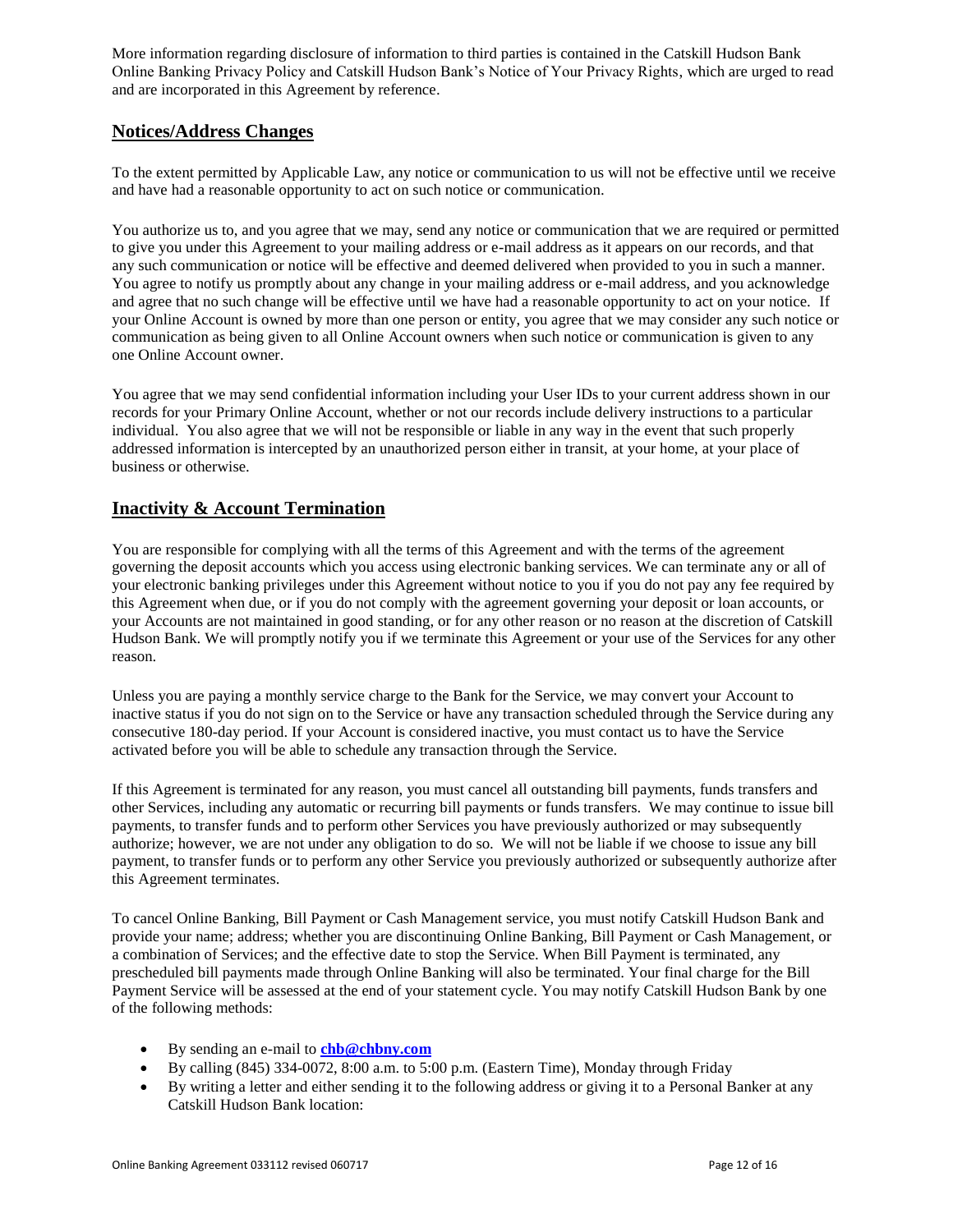*Catskill Hudson Bank Operations Department 643 Route 211 East, Suite 3 Middletown, NY 10941*

### **Use of External E-mail Address**

With the Online Banking Service, we may send messages to your external email address and notify you those responses to your payment inquiries or customer service inquiries are available. We cannot act on instructions sent by you from an external email address. You should use the Online Banking secure email notification to send instructions to Catskill Hudson Bank.

# **Contact by Catskill Hudson Bank**

No Catskill Hudson Bank employee, or any company affiliated with Catskill Hudson Bank Online Banking will contact you via email or phone requesting your Online User ID or Password. If you are contacted by anyone requesting this information, please contact us immediately.

# **Governing Law**

This Agreement is governed by the laws of the State of New York and Applicable federal Law.

### **Fees for Services**

The Bank reserves the right to impose fees for Online Banking, Bill Payment Services, and other Services. You will be notified of the fees for such Services before the fees go into effect. Fees for Online Banking, Bill Payment Services and other Services are subject to change.

# **Waiver**

We may waive, or delay exercising, any of our rights under this Agreement without notifying Customer. Such a delay or waiver will not affect any other rights we may have. The waiving of any of our rights on any occasion shall not be deemed to be a waiver of such right in the future. This Agreement may not be amended by course of dealing.

#### **Assignment**

Customer shall not assign this Agreement or Customer's rights hereunder, voluntarily or involuntarily, by operation of law (i.e*.*, a merger) or any other manner, without our prior written consent. Any purported assignment in violation of this section is null and void. This Agreement shall be binding on Customer and Customer's successors and assigns and shall inure to our benefit and the benefit of our successors and assigns.

### **Miscellaneous**

This Agreement is the final and complete agreement between Customer and the Bank concerning the Services and supersedes any prior agreements, oral or written, or other communication between Customer and the Bank related to the Services including any marketing or other similar materials. If any part of this Agreement is determined by a court to be invalid, the rest will remain in effect. If any provision is determined by a court of competent jurisdiction to be invalid, the provision shall be deemed amended to the extent necessary to be valid, and all other provisions shall remain in effect. No failure, partial exercise or delay by us in exercising any of our rights or remedies shall constitute a waiver of any of them or require notice for subsequent exercise at any time of any of our rights or remedies. This Agreement may not be amended by course of dealing. Customer agrees that a copy of this Agreement and/or evidence that Customer entered into any agreement on-line, kept in the normal course of our business, may be entered into evidence as an original.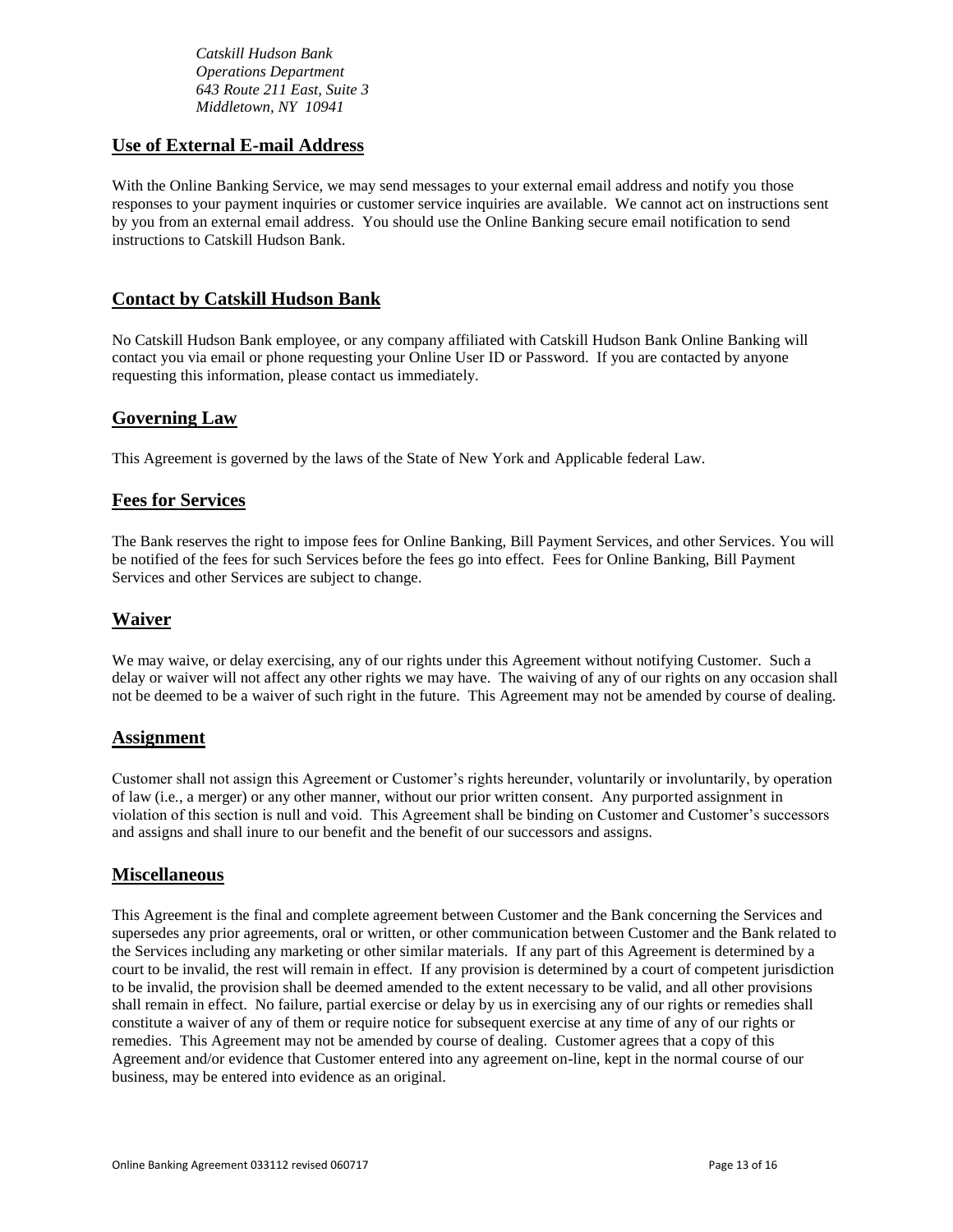**This Page Intentionally Left Blank**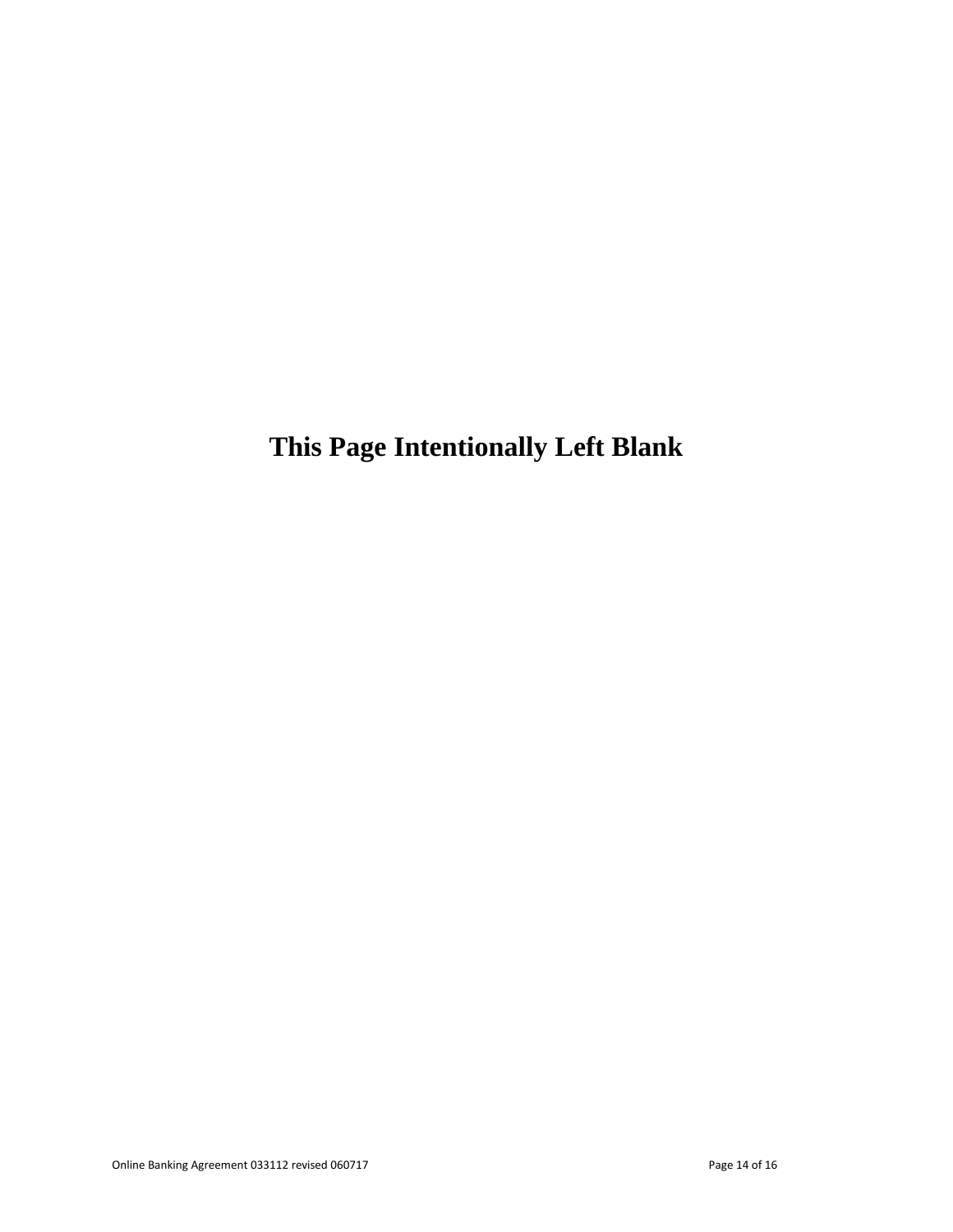### **Acceptance of Agreement (Consumer)**

You acknowledge and agree that any access to or use of the Services constitutes acceptance of the terms of this Agreement. By checking the "I agree" box and clicking the Accept button on the web site, you confirm you have read and accept all of the terms and conditions of this Agreement.

### **Acceptance of Agreement (Business)**

By signing this Online Banking Agreement, the undersigned acknowledge that they have read and accepted the terms and conditions of this Agreement, and agree to be bound by its terms. The person signing warrants that he/she has full authority to do so and that this Agreement binds the Company.

| <b>ACCEPTED BY:</b>                | <b>ACCEPTED BY:</b>                              |  |
|------------------------------------|--------------------------------------------------|--|
| Company / Organization Name        | Company / Organization Name                      |  |
| Owner's Signature                  | $(2nd$ Signature required for Organizations etc) |  |
| <b>Printed Name</b>                | <b>Printed Name</b>                              |  |
| Date                               | Date                                             |  |
| Email address of company or signer | Email address of company or signer               |  |

ACCEPTED BY:

# **CATSKILL HUDSON BANK**

\_\_\_\_\_\_\_\_\_\_\_\_\_\_\_\_\_\_\_\_\_\_\_\_\_\_\_\_\_\_\_\_\_\_\_\_\_\_\_\_

\_\_\_\_\_\_\_\_\_\_\_\_\_\_\_\_\_\_\_\_\_\_\_\_\_\_\_\_\_\_\_\_\_\_\_\_\_\_\_\_

\_\_\_\_\_\_\_\_\_\_\_\_\_\_\_\_\_\_\_\_\_\_\_\_\_\_\_\_\_\_\_\_\_\_\_\_\_\_\_

Bank Representative Signature

Printed Name

Date